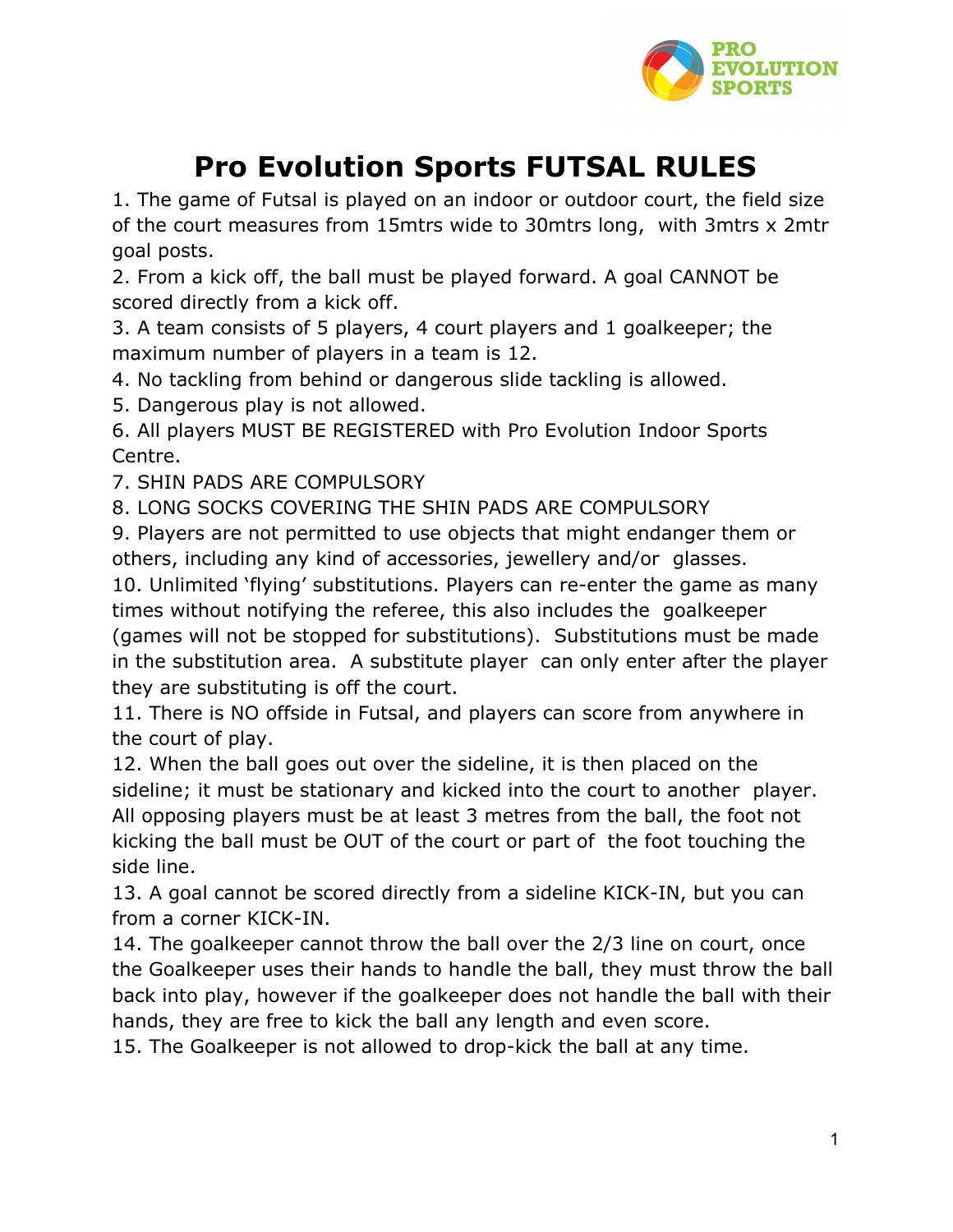

16. Goal Clearance or Goalkeepers throw, the goalkeeper throws the ball from the marked goal area to restart play after the ball has gone over the goal line, last being touched by an attacking player.

17. The goalkeeper has 5 seconds time limit to control the ball and release it from their possession in their own half of the pitch.

18. Goalkeepers are not allowed to pick up the ball with their hands from a deliberate back pass from any of their teammates.

19. The game has a 5 second time limit at all kick-ins, corner kicks and free kicks.

20. Free Kicks, the opposition must be back 3mtrs from the taking of any free kicks, unless the team awarded the free kick decides to take a quick free kick.

21. Hand ball is when a ball touches a player from the shoulder down (not including the shoulder). A deliberate hand ball will be awarded with a direct free kick/penalty to the opposition. An intentional hand ball will be awarded an indirect free kick to the opposition; unless the opposing team gains advantage (advantage rule) ; this decision is up to the referee's discretion. Female players are allowed to protect their chest area and male players are allowed to protect their groin area with their hands and arms, as long as there is no movement of the hands and arms towards the ball.

22. Each team has 5 team fouls per half, any fouls after the 5th will be penalised with a ten meter penalty shot by the opposition.

23. During the game, a referee has the option of using 2 cards, Yellow and Red.

24. Referees have the right to warn, ask to leave or eject from the Stadium, any spectator or player whom they feel is bringing the game into disrepute. 25. Mixed Soccer: Teams consist of three male players and two female players, with one extra male and one extra female listed as substitutes. Of the three males, one MUST play as goalkeeper. Although there is a restriction of no more than 3 male players per team, there CAN be 3 females and 2 male per team (one of whom must play as goalkeeper)

26. Games can start with three players BUT there MUST be a minimum of 4 players on court by the start of the second half of the game or match points will be forfeited to the opposing team.

27. Free Kicks : All tackles must be from the front only. Tackling from the side or behind is not permitted. Any play which the referee considers dangerous or reckless will result in a penalty kick to the opposing team and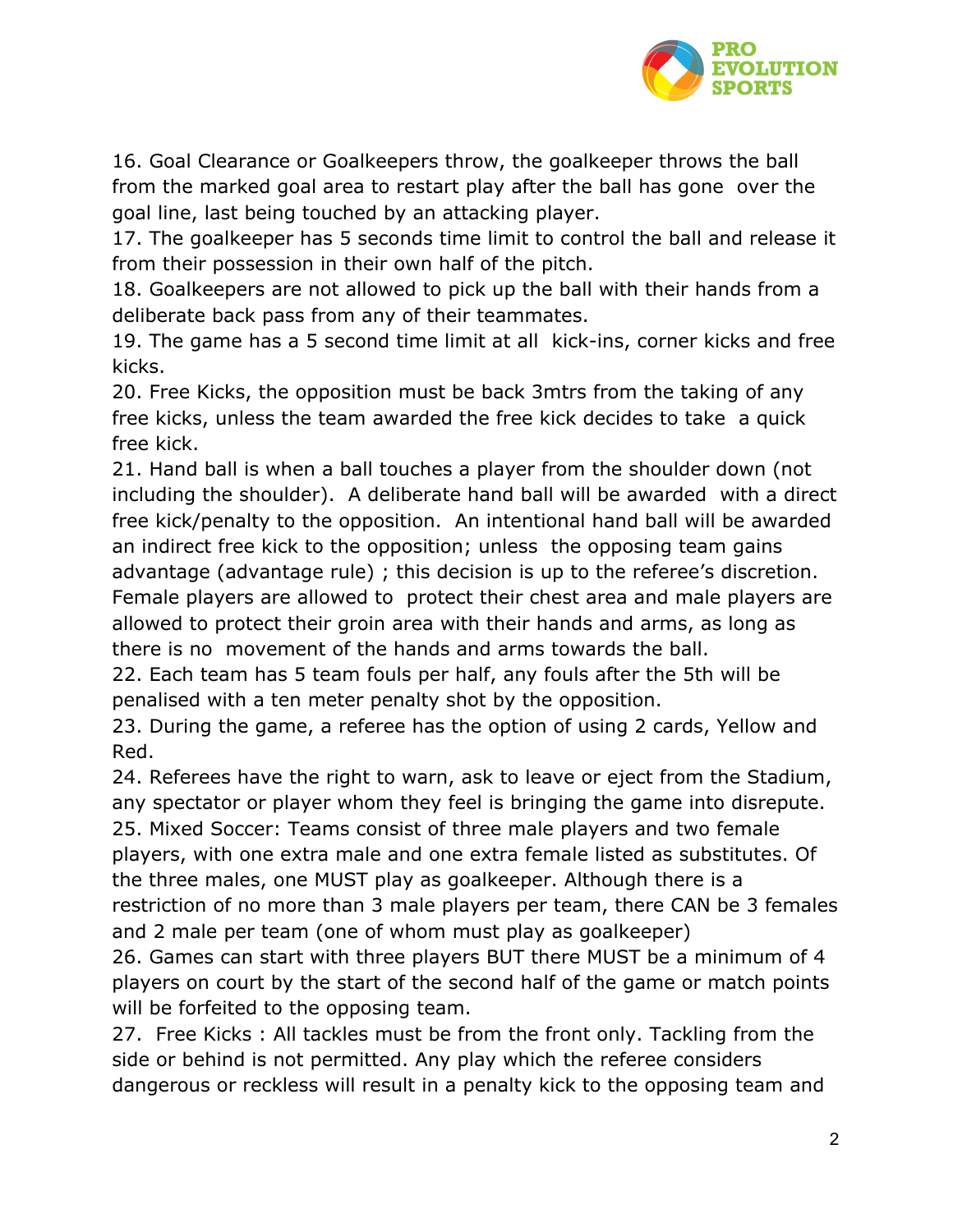

a warning or send off will be issued to the offending player. When kicking the ball feet MUST be kept at waist height or below. Players attempting to kick the ball ABOVE waist height will have a free kick awarded against them. (There is no limit on the height the ball may be kicked , ONLY on the height of the feet)

28. Substitutions : Substitutions can be made at any time play is stopped (except in the last 3 minutes of each half) subject to approval by the referee. This applies to ALL players INCLUDING the goalkeeper.

29. Yellow Card -Penalty kick to opposing team PLUS player sent off court for MINIMUM 2 minutes to MAXIMUM remainder of game. Time off court depends on the severity of the offence and is at the umpire's discretion. -committing numerous fouls

-deliberate fouls Red Card

-Penalty kick to opposing team PLUS player sent off court for remainder of game.

The umpire MAY allow a replacement player on court after a given time, as determined by the umpire. Players who receive a Red Card will automatically be suspended for a MINIMUM 1 week.

30. A Red Card can be issued at the umpire's discretion for any of the above offences if it is deemed the offence is of a more serious nature or any other behaviour that is of a serious nature. Eg:

-Punching -Kicking -Spitting -Racial Vilification

31. Player on Ground : A player while lying on the ground may not kick or attempt to kick the ball.

32. Late Starts: Goal Penalties will apply for late starts: Under 5 Min – No Penalty 5 Min – 1 goal penalty 10 Min – 2 goals 15 Min – 3 goals After half time - Forfeit (Minus 3 Premiership Points)

33. Shirt Penalties – Teams MUST have matching colour tops by Round 3. - Penalty – 1 goal per top to a maximum of 3 goals.

34. Premiership Points WIN - 3 points DRAW - 1 point LOSS - 0 points BYE -3 points FORFEITS -FOR: plus 3 POINTS

### **PLAYERS INFRINGEMENTS**

**SERIOUS FOUL PLAY**: The following offences will receive either a yellow or red card depending on the severity of the infringement (referee's discretion): • Stopping an obvious goal scoring opportunity by tripping, holding, impeding, and handball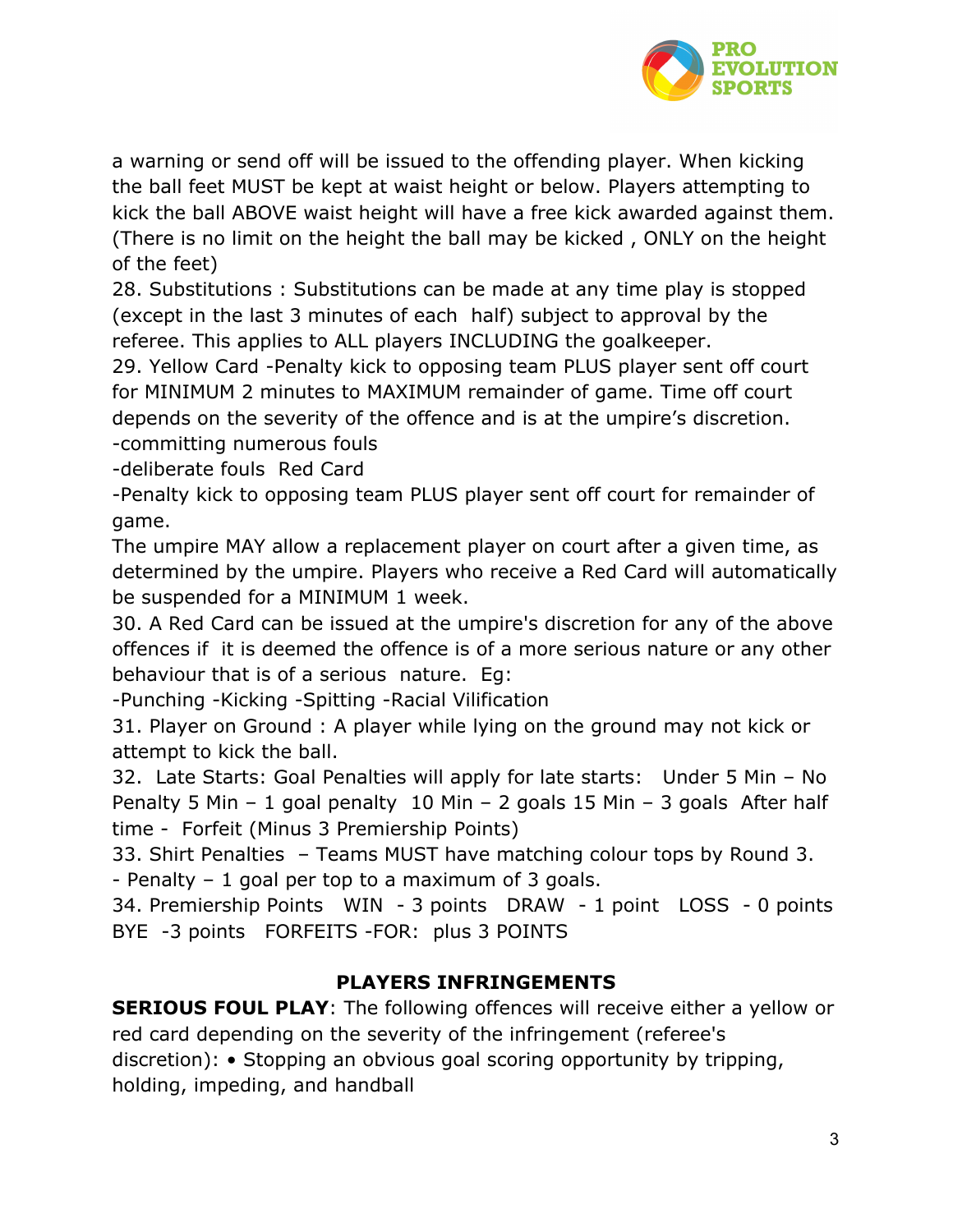

- Deliberate kicking an opponent
- Deliberate elbowing an opponent
- Violent tackle from behind
- Over the ball tackle

# **SERIOUS VIOLENT CONDUCT:** The following offences are red

card/suspension.

- Striking an official or player
- Spitting at an official or player
- Threaten an official or player with physical violence
- Attempting to strike an official or player with ball or other object
- Pushing an official with open hand, shoulder or hip

**USE OF FOUL AND ABUSIVE LANGUAGE**: The following are cautionable offences with a yellow or red card depending on the severity of the infringement (referee's discretion)

- Making obscene gestures
- Offensive insults or abusive language Should a player be sent from the court for a red card offence, the referee will record the player's name and ID number and fill out the "send of incident" form.

### **CODES OF BEHAVIOUR**

PLAYERS CODE OF BEHAVIOUR:

• Play by the rules

• Never argue with an official. If you disagree, have your captain, coach or manager approach the official during a break or after the match.

• Control your temper. Verbal abuse of officials and sledging other players, deliberately distracting or provoking an opponent are not acceptable or permitted behaviours in any sport.

- Work equally hard for yourself and/or your team. Your team's performance will benefit, so will you.
- Be a good sport. Applaud all good plays whether they are made by your team or the opposition.
- Treat all participants in your sport as you like to be treated. Do not bully or take unfair advantage of another competitor.

• Cooperate with your coach, teammates and opponents. Without them there would be no competition.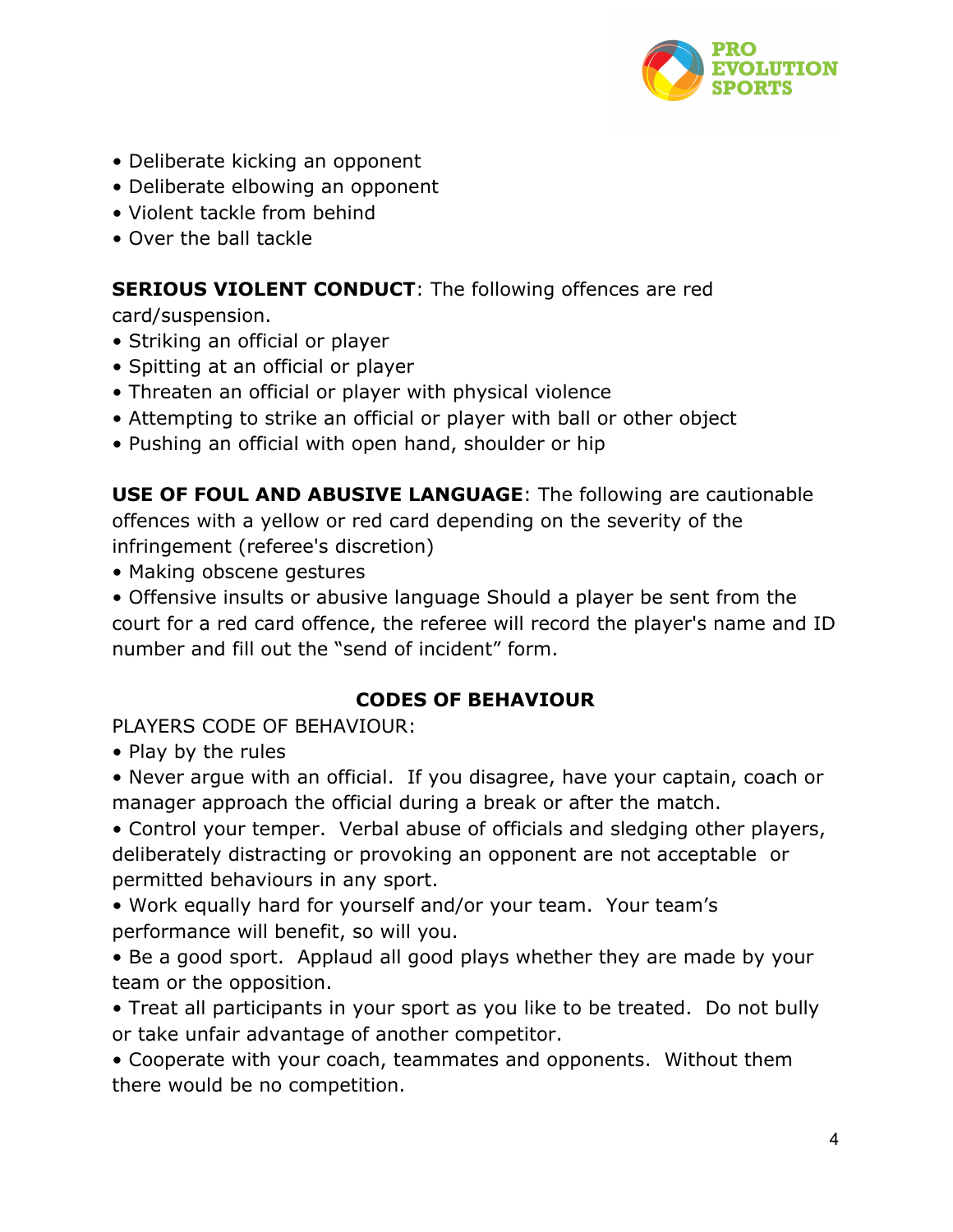

• Participate for your enjoyment and benefit, not just to please parents and coaches.

• Respect the rights, dignity and worth of all participants regardless of their gender, ability, cultural background or religion.

### **COACHES CODE OF BEHAVIOUR:**

• Remember that young people participate for pleasure and winning is only part of the fun.

• Never ridicule or yell at a young player for making a mistake or not coming first.

- Be reasonable in your demands on players' time, energy and enthusiasm.
- Operate within the rules and spirit of the sport and teach your players to do the same.
- Ensure that the time players spend with you is a positive experience. All young people are deserving of equal attention and opportunities.
- Avoid overplaying the talented player; the just average need and deserve equal time.
- Display control, respect and professionalism to all involved with the sport. This includes opponents, coaches, officials, administrators, parents and spectators. Encourage your players to do the same.
- Show concern and caution towards sick and injured players. Follow the advice of a physician when determining whether an injured player is ready to recommence training or competition.
- Obtain appropriate qualifications and keep up to date with the latest coaching practices and the principles of growth and development of young people.
- Any physical contact with a young person should be appropriate to the situation.
- Respect the rights, dignity and worth of every person regardless of their gender, ability, cultural background or religion.

### **PARENTS/SPECTATORS CODE OF BEHAVIOUR:**

- Remember that children participate in sport for their enjoyment not yours.
- Encourage children to participate do not force them.
- Focus on the child's efforts and performance rather than winning or loosing.